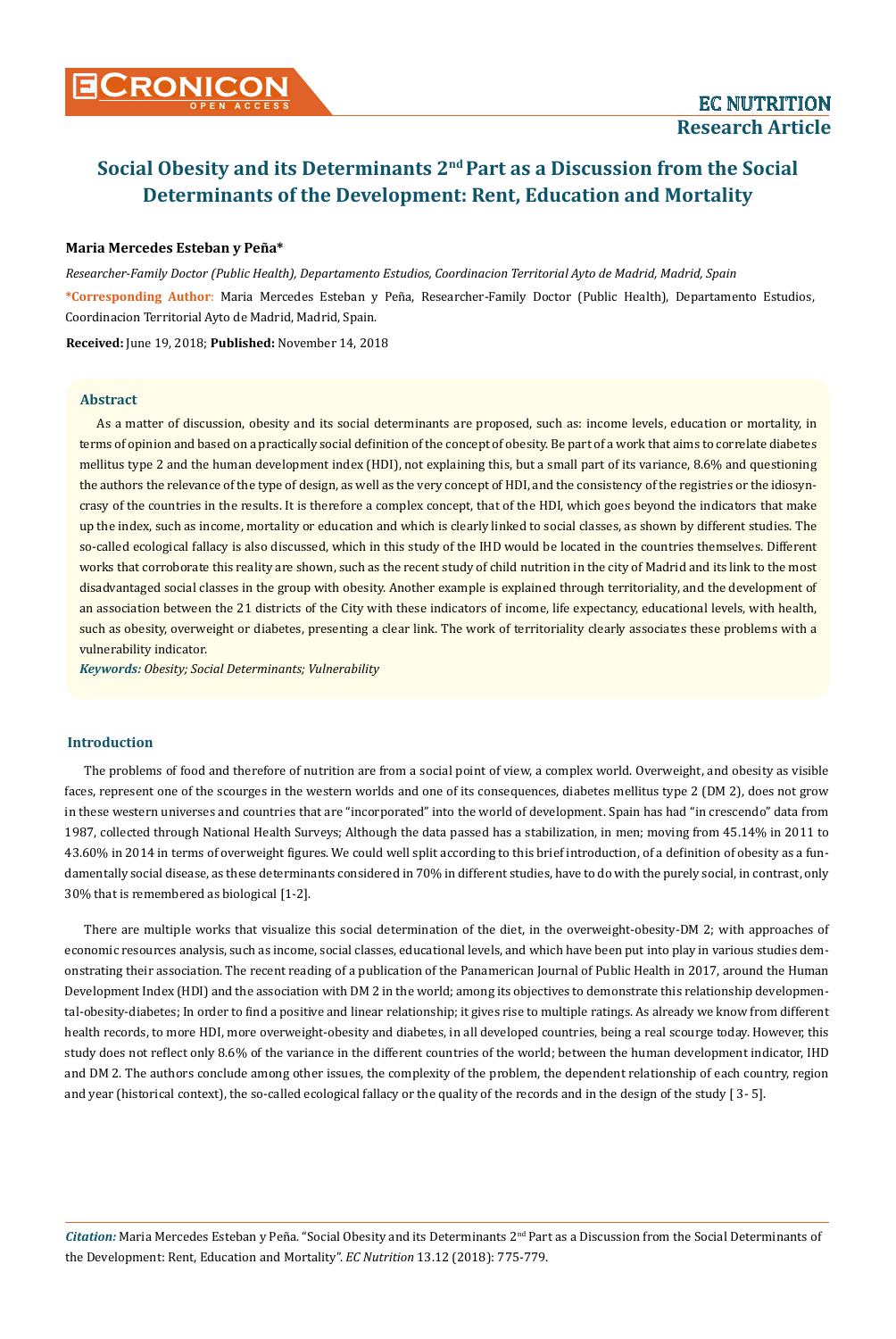776

In short, with the linear model used the components explain between 5% and 50% of the variance of DM 2 in the world; being reflected through its components; educational levels, life expectancy or income levels. A more development no more DM 2, I would like to say, with only an 8.6% p < 0.0001, that explains this behavior. This leads to the discussion of the authors ' various aspects, as we said, in relation to the consistency of the data in the different registers, also the social evolution of each one of the nations or the historical context in which they are found, which determines the lifestyles of its habitants.

It is this concept of complex human development, going beyond income, education or mortality. The western countries have obesity, overweight, DM 2 with more prevalence and are clearly linked at the present time to situations of precariousness, poverty, vulnerability, less income and lower educational levels. More obesity plus overweight and more DM 2 are grouped into the most vulnerable classes. They are the highest social classes, with more studies, with higher levels of income, the less problems of this type present.

All these indicators disaggregated have demonstrated their association with the highest prevalence of obesity and therefore DM 2 in the "developed world." The relationship between HDI, obesity-DM 2 cannot be homogeneous, measured through this parameter, because there are among other issues, historical, social and evolutionary determinants of the populations that explain another part of the problem, making this association unequal. A simple example, it comes to remember, as in the years 70 in the EE. UU, we associate the consumption of fast food, as a factor of well-being and the obesity was a sign of development and of health linking to these good practices. Today is the case, making them the highest social classes, with better levels of information and training, which optimize this correct food and nutrition and rectification of factors that point to overweight or obesity [6-7].

Another explanation for this non-linear behavior between the HDI and the prevalence of DM 2, in different countries of the world, with this methodology used, is the so-called ecological effect, or ecological fallacy. In developed countries DM 2 is a true epidemic for the whole population, but this is not uniform in all sectors, not reflecting what happens at the individual level. The ecological effect does not identify the groups of individuals with specific characteristics to which it is specifically associated. Rose (1992), prestigious epidemiologist, referred to this phenomenon with a well-known postulate "collective effect vs. individual effect", to refer to, as the collective can not always be applied to the individual. In this case, the different countries would have acted as individuals, full of social and evolutionary nuances, in their eating patterns, which confuse the results and which explains the low concordance between IHD and presence of DM 2; they are the most precarious sectors of the population, with greater factors of social vulnerability, through education, income levels, the most precarious social classes, in short, those that present more obesity-DM 2, in the western countries linked to more levels of development.

Recent works of our environment, make it clear, as for example for this City, the study on child nutrition, which was held in the city of Madrid 2017 and clearly linked to the most disadvantaged social classes with higher rates of childhood obesity , from 21.6% to 34.8%, among the more or less favored districts, in a significant way. Also of the association between the different districts of the city of Madrid and its greater presence of obesity, overweight, DM 2 according to the highest vulnerability indexes, which we will discuss at the end in more detail by way of example, about another recent elaboration [8].

This pattern to which we refer and which we show at the end, reveals the evidence through its 21 districts of the city, of how the social evolutionary diversities, key in the manifestation of these food problems, are homogenized. It is an example of historical reality in a defined social moment, in an urban environment that grants one of the uniformities, manifesting a close correlation between economy, educational levels, health, vulnerability or life expectancy. It is a means, therefore, urban, homogeneous, in terms of social evolution and habits of life, with a configuration of urban territoriality as the basis of the analysis that uses the geographical realities of the city of Madrid, reflected in its districts, with the optics of social inequality, and not of social evolutionary differences, as occurs when different countries of the world are taken, so diverse in all aspects of evolution and development; It is, then, one of the key aspects to contextualize the relation.

The approach of this territoriality as a way of addressing inequalities, vulnerability and the study of problems, is in the image of the different districts, in the self-perception of health, in the life expectancy at birth, in the levels of income and in the distribution of obesity and DM 2. We have used Madrid and its districts as a model of inequality units, of distinct territorialities, clearly marked, with the development of an indicator, of vulnerability (ranking) that allows us to define very different areas. Serving as a way to partially dilute that ecological fallacy, through the analysis of territorial units, clearly differentiated by factors of vulnerability, such as income, educational level or life expectancy; Factors all of them introduced in the HDI; with the opportunity to look in turn from proximity, and therefore be able to associate it with all the factors of vulnerability, which with the index itself has a high association.

An example in line with the ecological and socio-evolutionary contexts, we gather it in the results provided in the 2014 National Health Survey that highlights this link between social class, educational level, from a study approach from inequality. The results of the indicators with levels of studies, economy, life expectancy are seen in our country in a certain way, since it affects the most disadvantaged classes and the lowest educational levels [9, 10].

*Citation:* Maria Mercedes Esteban y Peña. "Social Obesity and its Determinants 2<sup>nd</sup> Part as a Discussion from the Social Determinants of the Development: Rent, Education and Mortality". *EC Nutrition* 13.12 (2018): 775-779.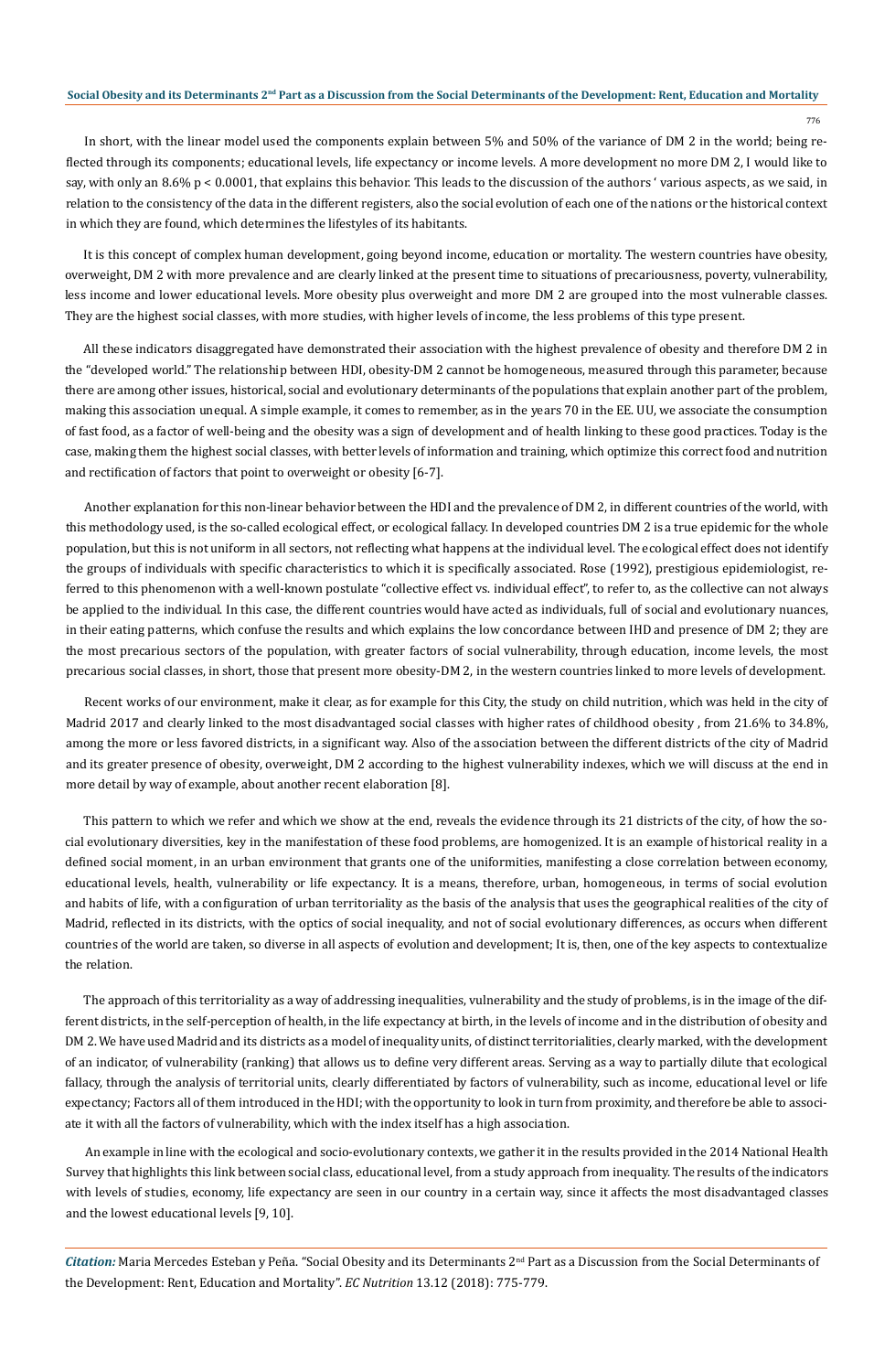777

Therefore, obesity is linked to different social realities, in some cases of welfare-related fashions, as occurred in the United States in the years 70, or in China today; in others to urban poverty, with the non-availability of foods that allow a balanced diet, as a paradigm of the historical moment in which it occurs. The current prevalence in European and North American countries is a sign of the economic crisis and the distribution of this form of malnutrition associated with more disadvantaged and poorer classes. The economic needs, have marked a clear change in this direction in the developed countries, being the deficiencies not a factor of undernourishment of low weight, but of obesity and overweight, consuming food that favors it, by the lack of fresh products, like fruits, vegetables or fish, in food contributions.

Finally, review in this section another point of analysis in this field of development, which is what has to do with mortality. Spain is a country with a good life expectancy globally, occupying the first places along with Japan. According to data from 2017, in all OECD countries life expectancy at birth has increased in more than 10 years since 1970 to reach an average of 80.6 years. The life expectancy at the highest birth corresponds to Japan with 83.9 years, as well as with Spain and Switzerland with 83 years each, the lower one corresponds to Latvia 74.6 and Mexico 75.1. With this paradigm, this factor incorporated in the HDI, would clearly reduce mortality. Japan, a country with very low prevalence of obesity fits the model, but Spain? One of the countries where obesity is currently very high, this question can be asked [11, 12]

# **As an example, we presented/displayed this work that us contextualize as these social factors pierce in the prevalence of obesity, overweight or DM 2 in our City**

**Title:** The overweight, the obesity and the DM 2 in Madrid and its districts, like vision of social.

### **Introduction**

The relationship between overweight, obesity or DM 2 and social factors is a great evidence, in addition to being one, of large epidemics in "developed" countries and a public health problem; The decrease in life expectancy at birth, which affects the most disadvantaged classes to a greater extent, is a clear factor of inequality and social vulnerability, in the origin and consequences.

#### **Objective**

To determine for the city of Madrid, the level of association between health variables: self-perception of the health state, overweight, obesity, diabetes mellitus (DM 2), with social variables of social inequality like: levels of rent, level of studies, social class, presence of population immigrant and indicator of vulnerability (ranking) in Madrid.

### **Methodology**

Different sources are used; 1- Municipal Register: Life Expectancy (EMVN), Average Rent of Home 2014 (RNM); 2-Survey of Living Conditions city of Madrid 2016 (ECV 2016): self-perception of good / very good health; self-reported social class (High, Medium High, Medium, Medium Low, Low) and educational level; 3-Health Survey of the city of Madrid 2017 (ESCM 17): obesity, overweight, diabetes referred. The data used corresponds to each of the 21 districts in which the city of Madrid is divided.

Vulnerability indicator (ranking): composed of indicators of: RNM 2014, EMVN, level of education, immigrant population, elderly population, dependent population, among others. The values are weighted with a system of hierarchical analysis (AHP), using the average value to categorize the 21 districts and 132 neighborhoods of the City, based on these vulnerability factors.

The indicators of obesity and overweight come from the ESCM 17, the BMI was calculated from body weight and self-reported height, individuals with a BMI ≥30 kg / m2 were classified as obese, between 25-30 is classified as overweight.

The social class comes from the ECV 2016, with what people refer according to the options that are shown and assigned.

Linear Spearman correlations are established between the different variables, marking the significance p <0.05. Percentages and means are elaborated for the descriptive ones. Excell and SPSS programs are used for the analysis.

#### **Results**

The difference between districts is as much in 2005 as in 2017, in prevalence of DM 2, graph 1; where the most vulnerable districts are above 6% and the least below 6%, with a downline, ordering the districts by vulnerability ranking 2017 (Puente de Vallecas-Retiro are at the extremes); Usera presents 8.6% and Retiro 4.2% of DM 2 referred.

*Citation:* Maria Mercedes Esteban y Peña. "Social Obesity and its Determinants 2<sup>nd</sup> Part as a Discussion from the Social Determinants of the Development: Rent, Education and Mortality". *EC Nutrition* 13.12 (2018): 775-779.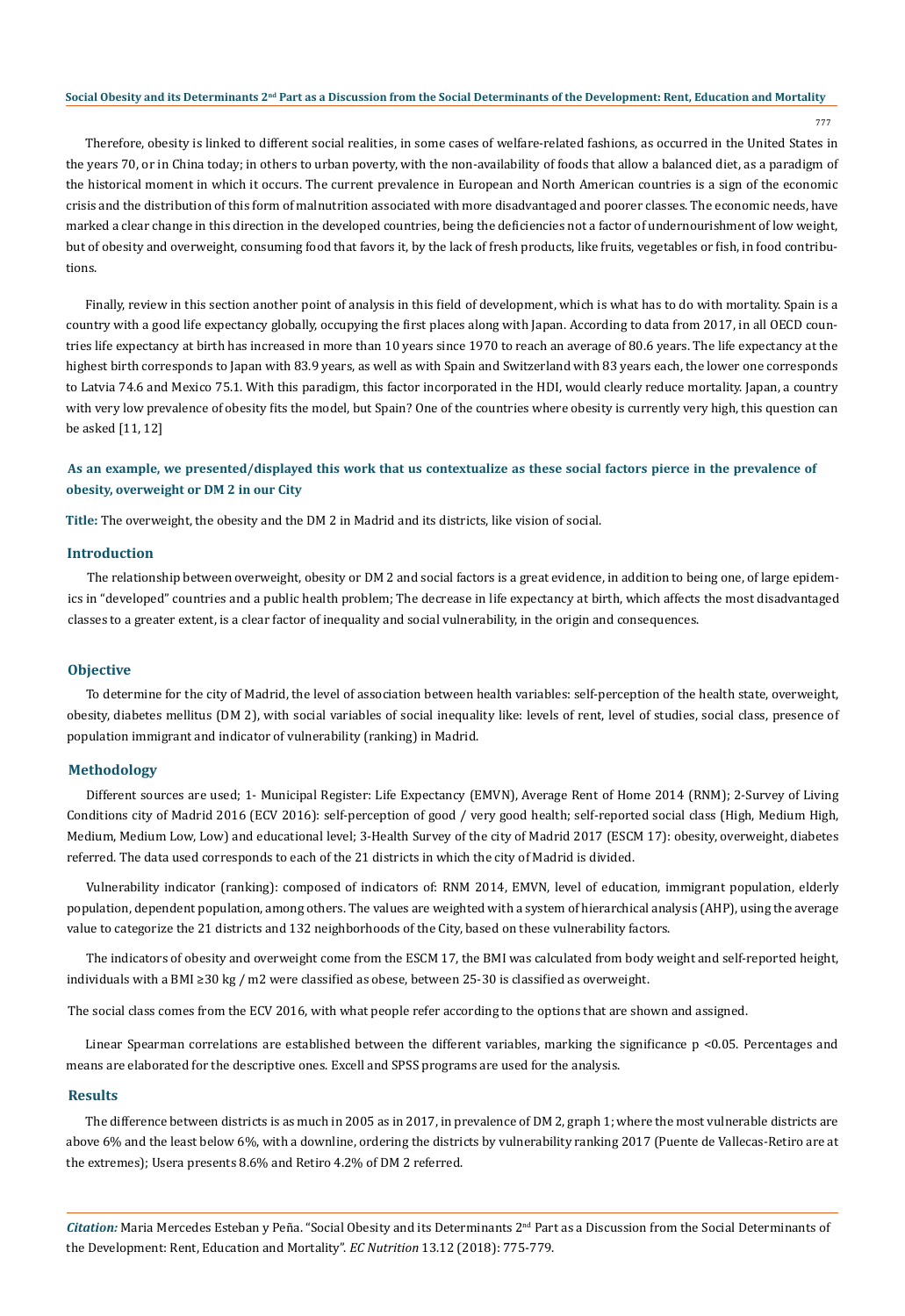

*Figure 1: DM2 2005 -2017 prevalence referred in districts of the city of madrid by order of vulnerability.*

#### **The found levels of correlation between the different variables were:**

- 1. **Overweight:** With rent -0.525 (p < 0.05); level of high studies -0.708 (p < 0.001); social class low average/0.604 (p < 0.001); p. immigrant 0.96 (p>0.05); indicator of vulnerability 0.490 (p < 0.05); very good state of good health/-0.766 (p < 0.001); EMVN  $-0.230$  (p  $> 0.05$ ); diabetes mellitus 0.480 (p < 0.05).
- 2. **Obesity:** With rent -0.707 (p < 0.001); level of high studies -0.850 (p < 0.001); social class low average/0.704 (p < 0.001); p. im migrant 0.54 (p < 0.05); indicator of vulnerability 0.807 (p < 0.05); very good state of good health/-0.684 (p < 0.001); EMVN  $-0.343$  (p  $> 0.05$ ); diabetes mellitus 0.667 (p < 0.001).
- 3. **DM 2:** With rent -0.498 (p < 0.05); level of high studies -0.577 (p < 0.05); social class low average/0.525 (p < 0.05); p. immi grant 0.49 (p < 0.05); indicator of vulnerability 0.583 (p < 0.01); very good state of good health/-0.415 (p > 0.05); EMVN  $-0.055$  (p  $> 0.05$ ).

### **Discussion**

The ecological studies do not allow to superimpose the collective to the individual, however, in territorial zones, districts of the same City and Country the association between territory and the profile of the individual can be closer, unlike what happens with more global environments who plan to associate IDH and DM 2, including the diversity of countries in the world as a unit of analysis.

The correlations have been significant in all the sociodemographic variables proposed except with the EMVN. One comment, in this respect, is in relation to the previous data elaborations, from 2005, with a higher level of association between EMVN-Diabetes than in 2017 (-0.414 2005 and 0.05 in 2017). This parameter has important variability, as we verified, also reviewing other sources, and thus in the case of the National Health Survey (ENS), from 2011 to 2014, it goes from 0.06 to 0.7 its level of correlation. The registered figures of diabetes present in this case very different values of registration in the CCAA, from one year to another; what reminds us of the consistency of the records. We must therefore focus on making more elaborate methodologies that allow us to associate this indicator, and analyze other assumptions such as the impact in real time of the DM 2 on mortality.

# **Conclusion**

There is a clear association between overweight, obesity, DM 2 and the social factors that mark inequality and vulnerability such as: education, income levels, social class or vulnerability level of belonging. The links to health are evident, as well as the limitation in life expectancy at birth that shows a significant association for both overweight and obesity and diabetes; in these 21 districts of the City as expressed by the vulnerability ranking.

*Citation:* Maria Mercedes Esteban y Peña. "Social Obesity and its Determinants 2<sup>nd</sup> Part as a Discussion from the Social Determinants of the Development: Rent, Education and Mortality". *EC Nutrition* 13.12 (2018): 775-779.

778